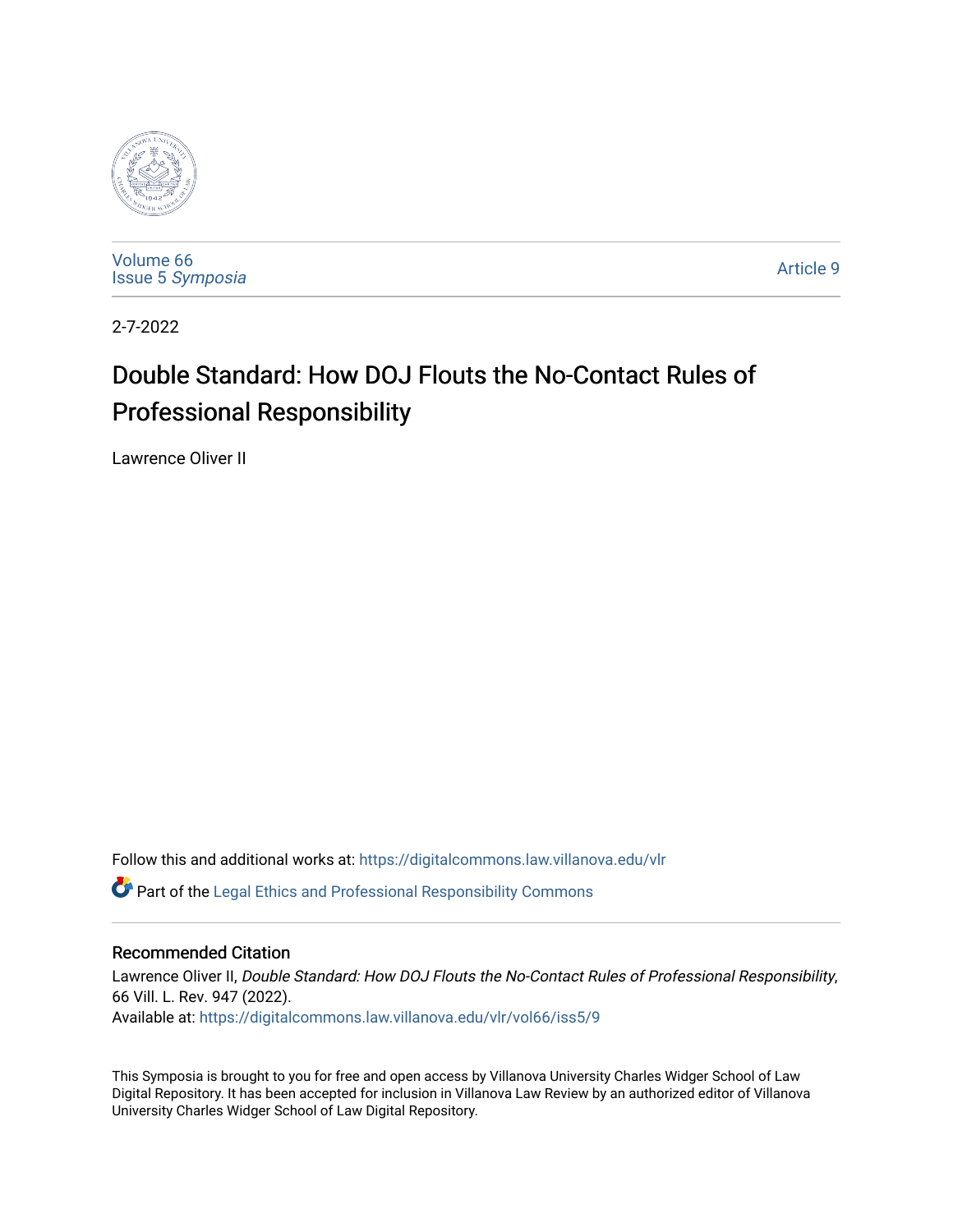2021]

## DOUBLE STANDARD: HOW DOJ FLOUTS THE NO-CONTACT RULES OF PROFESSIONAL RESPONSIBILITY

### LAWRENCE OLIVER II\*

#### **INTRODUCTION**

TO be admitted to practice law in any state of the United States, as well<br>as the District of Columbia, the applicant must have demonstrated a comprehension of the applicable Rules of Professional Responsibility. Fundamental among these rules is the prohibition from engaging in ex parte communications with a represented party.<sup>1</sup> Put plainly, if a lawyer knows that a person is represented by counsel, the lawyer is barred from making contact with the person in connection with the subject matter of the representation without first obtaining permission from the person's counsel.2 The rule promotes the sanctity of the attorney-client relationship by preventing outside lawyers from gaining access to privileged communications or from eliciting statements or information from a represented person—damaging or otherwise—without the participation of that person's counsel.3 The rule covers not only persons who are represented in their individual capacities but employees of corporations who are represented by company counsel in connection with company subject matter.4 And it applies to government lawyers in their attempts to contact represented persons, as well. While there is an exception to the rule for government lawyers directing legitimate covert investigative activities, United States Department of Justice (DOJ) lawyers routinely violate the rule with impunity in non-covert contexts by making overt ex parte contacts5 with represented persons, creating essentially a double standard in relation to other lawyers. This Article explores the evolution of this double standard and makes the case for its discontinuance.

(947)

<sup>\*</sup> Lawrence Oliver II is a former federal prosecutor and the former head of legal investigations for The Boeing Company. Mr. Oliver is a frequent speaker across the country on subjects of government and internal investigations, ethics and compliance.

<sup>1.</sup> *See* MODEL RULES OF PROF'L CONDUCT R. 4.2 (AM. BAR. ASS'N 2016).

<sup>2.</sup> *Id.*

<sup>3.</sup> *See id.* cmt. 1.

<sup>4.</sup> *Id.* cmt. 7.

<sup>5.</sup> *See* United States v. Beck, No. 1:19-CR-0184-MHC-JSA, U.S. Dist. LEXIS 214705, \*8-9 (N.D. Ga. Nov. 18, 2019 ("The distinction between overt or express lawyer or law enforcement contact, and *covert* or *undercover* contacts such as through a secretly-cooperating informant, is important. The latter typically involves merely 'engaging in a conversation with an individual [that a suspect] believed to be his ally against the prosecution.' . . . [And where the suspect is] less likely to feel intimidated by a power imbalance with a lawyer, and less likely to be subject to 'artful' interrogation by a lawyer (or a lawyer's agent)." (first alteration in original) (internal citations omitted)).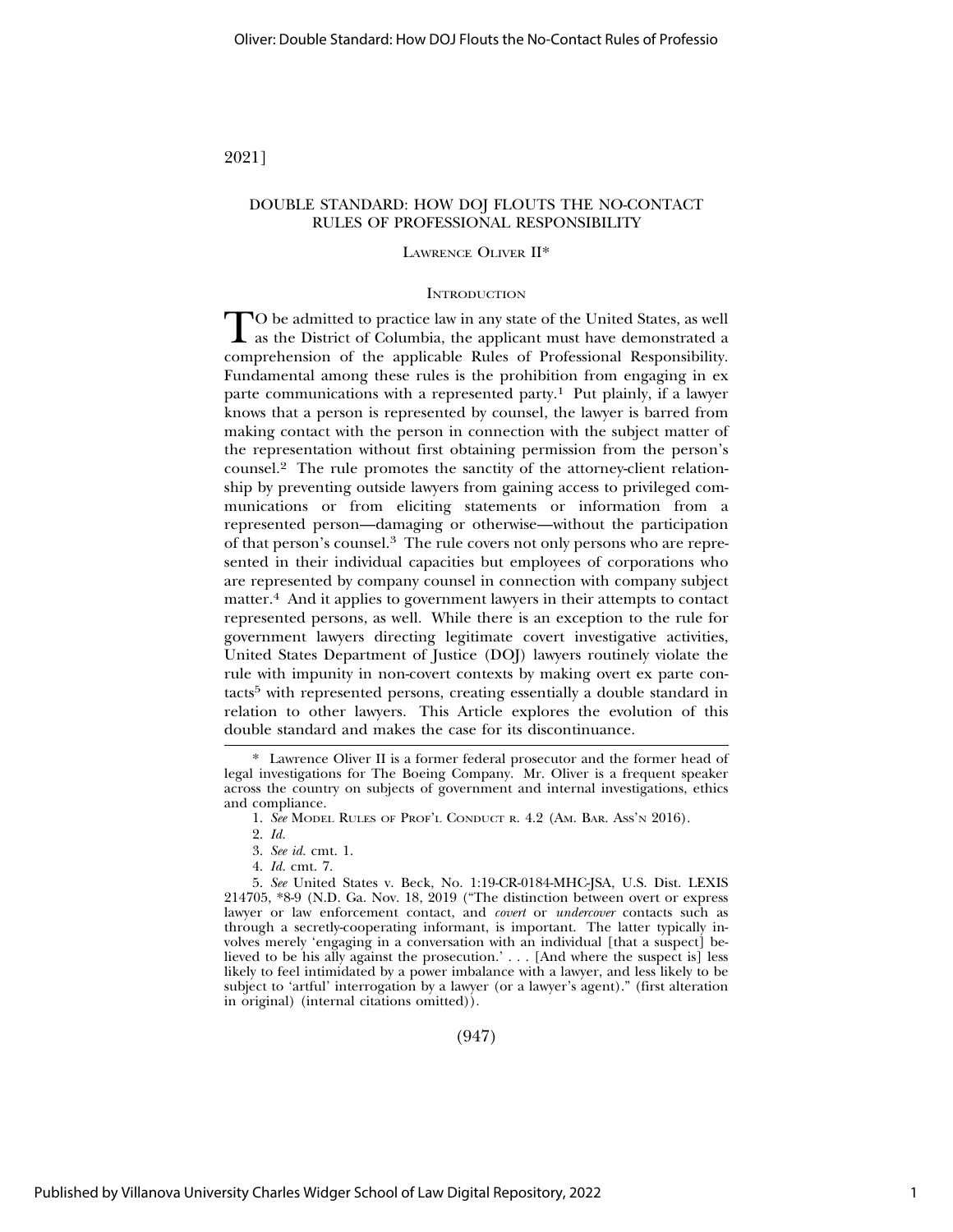#### I. ATTORNEY-CLIENT PRIVILEGE

The attorney-client privilege is a centuries-old bedrock doctrine of American jurisprudence.<sup>6</sup> It protects from disclosure to third parties confidential communications between a lawyer and client where such protection has not otherwise been waived.7 The rationale behind the doctrine instructs:

[T]he rule has been founded in the interest of the administration of justice and is intended to enable a client to place unrestricted and unbounded confidence in his attorney in matters affecting his rights and obligations without danger of having disclosures forced . . . .8

In *Upjohn Co. v. United States*, 9 the United States Supreme Court validated the application of the attorney-client privilege in the corporate context.10 While some jurisdictions previously had limited the privilege to exist just between company counsel and "decisionmakers" or the "control group,"11 the *Upjohn* decision expanded the privilege's reach in the corporate context to also protect communications between company counsel and other employees where the "communications concerned matters within the scope of the employees' corporate duties, and the employees themselves were sufficiently aware that they were being questioned in order that the corporation could obtain legal advice."12 In fact, in post-*Upjohn* corporate internal investigations conducted at the direction of company counsel, it is standard for the lawyer to issue a so-called "*Upjohn* Warning" before commencement of the interview. This warning admonishes the employee/interviewee that the content of the interview is protected under the attorney-client privilege, that the privilege is held by the company, and that the content of the interview should therefore be treated with utmost confidence.13

- 11. *Id.* at 390–94.
- 12. *Id.* at 394.
- 13. *See, e.g.*, GLOSSARY (2021) Thomson Reuters, Practical Law.

<sup>6.</sup> *See* Upjohn Co. v. United States, 449 U.S. 383, 389 (1981) ("The attorney–client privilege is the oldest of the privileges for confidential communications known to the common law."); 8 WIGMORE, EVIDENCE § 2292 (3d ed. 1940); 58 AM. JUR. *Witnesses* § 462 (1948).

<sup>7.</sup> *See supra* note 6.

<sup>8.</sup> *Upjohn*, 449 U.S. at 389 ("Its purpose is to encourage full and frank communication between attorneys and their clients and thereby promote broader public interests in the observance of law and administration of justice. The privilege recognizes that sound legal advice or advocacy serves public ends and that such advice or advocacy depends upon the lawyer's being fully informed by the client."); 58 AM. JUR. *Witnesses* § 462.

<sup>9.</sup> *Upjohn*, 449 U.S. at 383.

<sup>10.</sup> *Id.*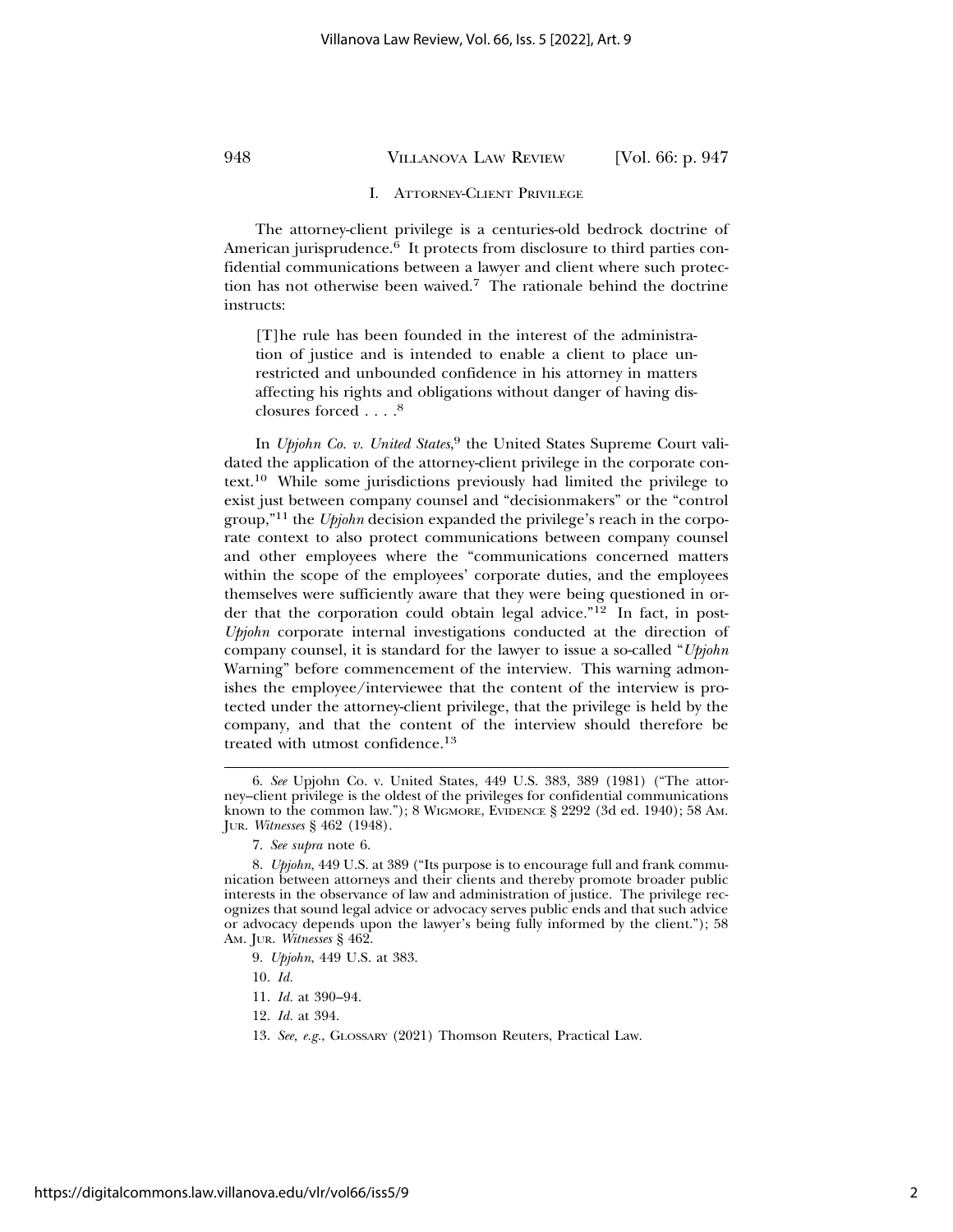#### II. EX PARTE COMMUNICATION

Other legal and ethical protections are in place to further preserve the attorney-client privilege. For example, improperly obtained privileged information is not discoverable in litigation or admissible in court, $14$  and is subject to suppression in criminal matters.15 Of significance here, Rule 4.2 (commonly referred to as the "no-contact rule") of the Model Rules Professional of Responsibility prohibits ex parte communications between a lawyer and a person represented by counsel:

In representing a client, a lawyer shall not communicate about the subject of the representation with a person the lawyer knows to be represented by another lawyer in the matter, unless the lawyer has the consent of the other lawyer *or is authorized to do so by law or a court order*. 16

The comments to Rule 4.2 make clear the rationale behind the rule:

This Rule contributes to the proper functioning of the legal system by protecting a person who has chosen to be represented by a lawyer in a matter against possible overreaching by other lawyers who are participating in the matter, interference by those lawyers with the client-lawyer relationship and the uncounseled disclosure of information relating to the representation.<sup>17</sup>

Consistent with *Upjohn,* Rule 4.2 applies to organizations:

In the case of a represented organization, this Rule prohibits communications with a constituent of the organization who supervises, directs or regularly consults with the organization's lawyer concerning the matter or has authority to obligate the

17. MODEL RULES OF PROF'L CONDUCT r. 4.2 cmt. 1 (AM. BAR. ASS'N 2016); *see also* United States v. Binder, 167 F. Supp. 2d 862, 865 (E.D.N.C. 2001) ("Rule 4.2(a) is simply a codification of the century old principle that an attorney must not communicate with an opposing party who is represented by counsel.").

<sup>14.</sup> *See* FED. R. CIV P. 26(b)(1); FED. R. EVID. 502.

<sup>15.</sup> *See, e.g.,* United States v. Koerber, 966 F. Supp. 2d 1207 (D. Utah 2013).

<sup>16.</sup> MODEL RULES OF PROF'L CONDUCT r. 4.2 (AM. BAR. ASS'N 2016) (emphasis added). The well-understood and uncontested scenario that most typically comes under the "authorized by law" exception involves the government prosecutor directing, through the use of federal agents, informants and cooperating witness, covert investigative activities. *See, e.g.*, United States v. Elliott*,* 684 F. App'x 685 (10th Cir. 2017) (under Wyoming's no-contact rule, proper for prosecutors to use informants to communicate with represented suspects); United States v. Brown, 595 F.3d 498 (3d Cir. 2010) (fictious letter created by the government to influence a recorded conversation between a confidential informant and a suspect did not violate the Model Rules as part of a pre-indictment investigation); United States v. Powe*,* 9 F.3d 68 (9th Cir. 1993) (prosecution did not violate ethical rules by using informant to talk to a suspect); Fesenmaier v. Cameron-Ehlen Grp., Inc., 442 F. Supp. 3d 1101 (D. Minn. 2020) (no violation of Minnesota no-contact rule where relator in qui tam action was directed by DOJ/FBI to surreptitiously record conversations with represented person).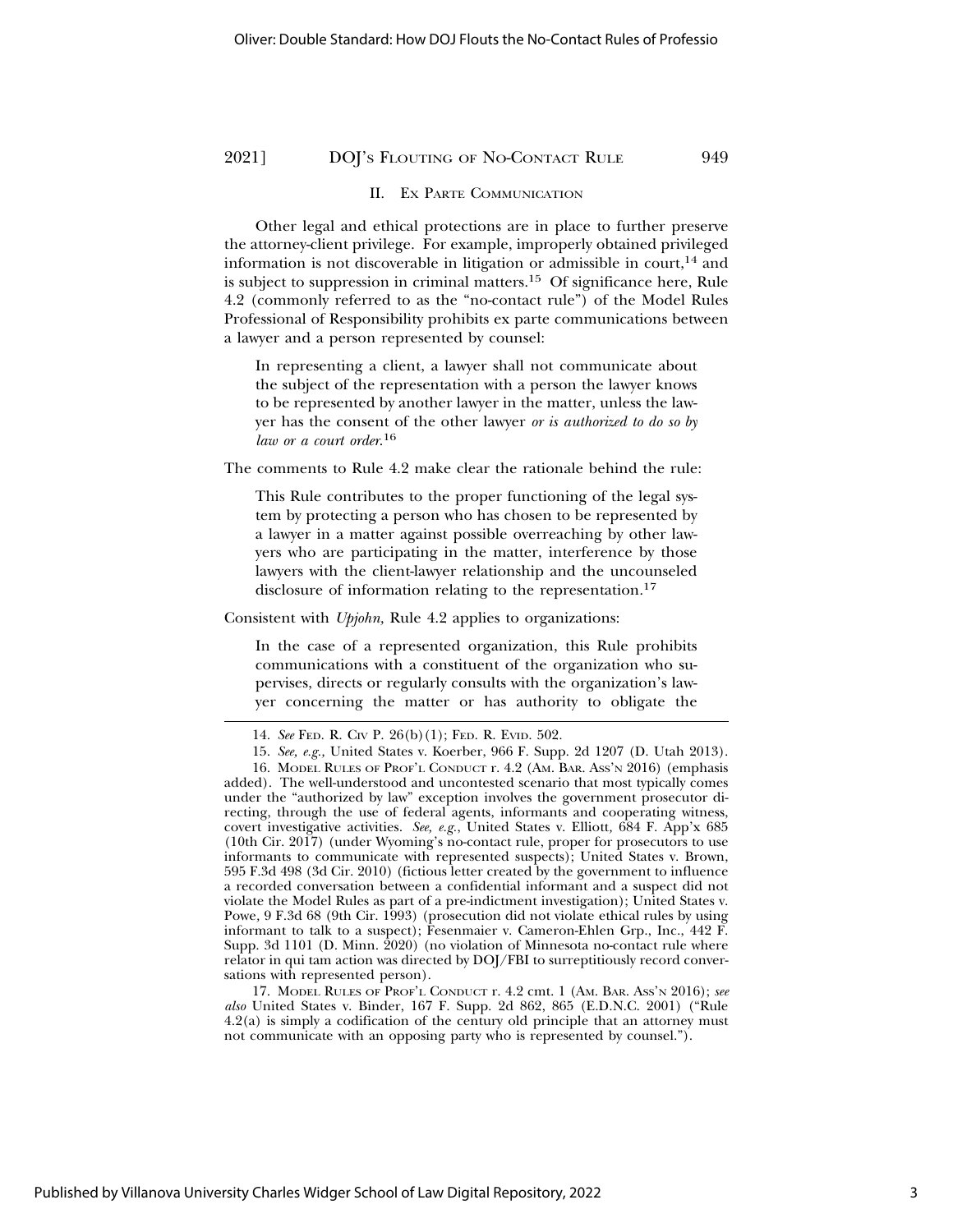organization with respect to the matter *or whose act or omission in connection with the matter may be imputed to the organization for purposes of civil or criminal liability*. 18

Because of the reach of agency principles such as respondeat superior, the range of acts or omissions that can be imputed to an organization—and the number and type of employees this can touch—is vast.19 Each jurisdiction has adopted the essence of this prohibition, if not virtually identical language, in its respective Rules of Professional Responsibility.20

## III. HISTORY OF THE NO-CONTACT RULE AND THE DEPARTMENT OF **JUSTICE**

By federal statute, government lawyers are bound by the ethics rules, including "no-contact" rules, in those jurisdictions where they conduct enforcement activity or are licensed to practice law ("McDade Amendment" or "Citizens Protection Act").21 Prior to passage of the McDade Amendment in 1998, DOJ lawyers, at the express declaration of the Attorney General of the United States (AG), considered themselves outside the reach of these basic ethics rules. Specifically, AG Dick Thornburgh, in the nowinfamous 1989 memo to all DOJ litigators, exempted government lawyers from state ethics rules that barred contact with represented persons:

[I]t is the Department's position that contact with a represented individual in the course of authorized law enforcement activity does not violate DR 7-104. The Department will resist, on Supremacy Clause grounds, local attempts to curb legitimate federal law enforcement techniques . . . . Accordingly, an attorney employed by the Department, and any individual acting at the direction of that attorney, is authorized to contact or communicate with any individual in the course of an investigation or prosecution unless the contact or communication is prohibited by the Constitution, statute, Executive Order, or applicable federal regulation.22

Subsequently, in 1994, AG Janet Reno sought to promulgate a rule in the Code of Federal Regulations that pulled back somewhat from a com-

21. 28 U.S.C. § 530B (1998).

22. In re John Doe, 801 F. Supp. 478, 489, 493 (D.N.M. 1992) (internal citations omitted) (internal quotation marks omitted) (discussing the *Thornburgh Memo*.)

<sup>18.</sup> MODEL RULES OF PROF'L CONDUCT r. 4.2 cmt 7 (AM. BAR. ASS'N) (emphasis added).

<sup>19.</sup> *See* RESTATEMENT (THIRD) OF AGENCY: RESPONDEAT SUPERIOR § 2.04 (AM. LAW INST. 2006).

<sup>20.</sup> *See Additional Legal Ethics and Professional Responsibility Resources*, ABA, https://www.americanbar.org/groups/professional\_responsibility/resources/ links\_of\_interest/ [https://perma.cc/YR6J-8UZM] (last visited Nov. 30, 2020).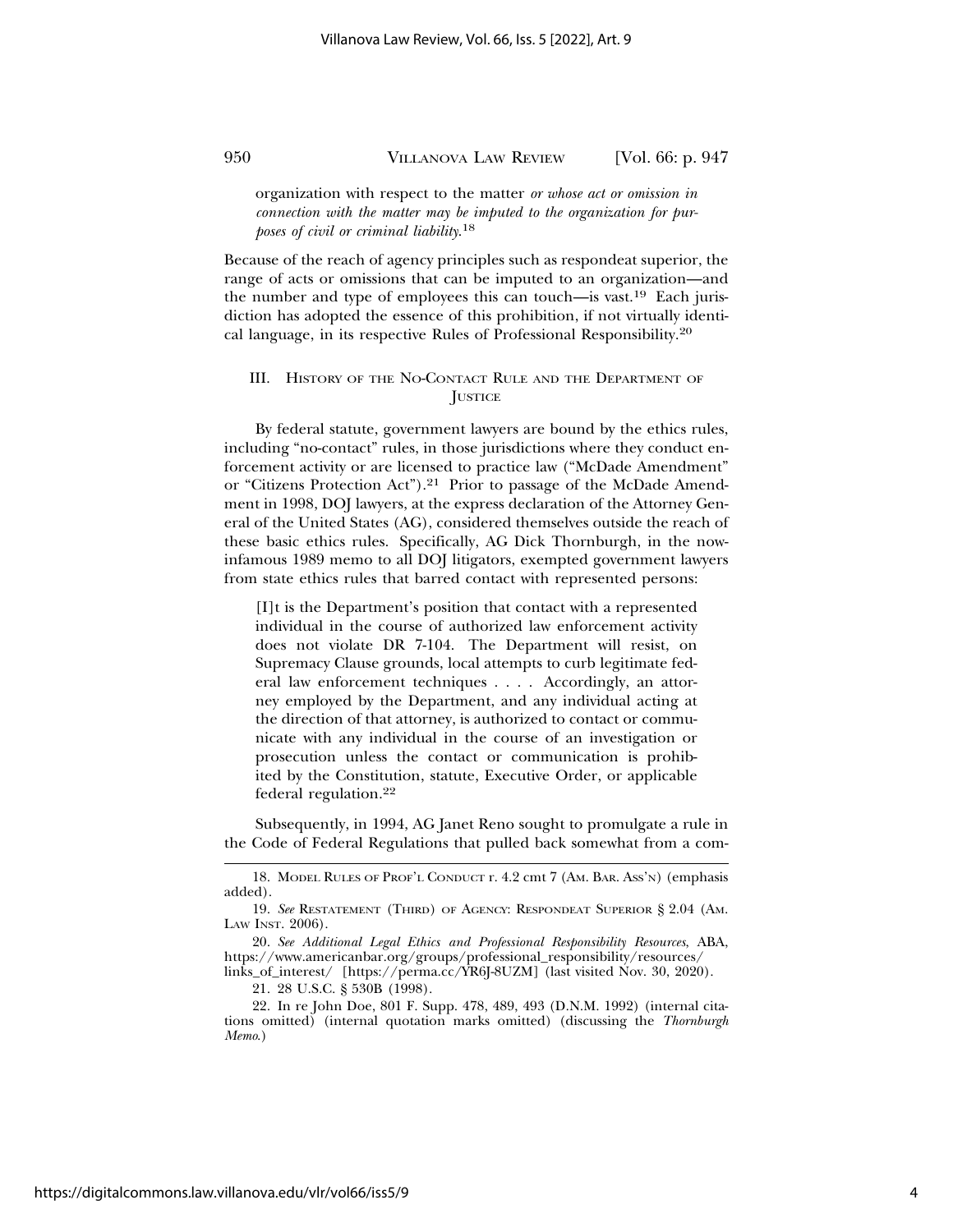plete exemption from the no-contact rules for government lawyers by limiting the prohibition to high-level decisionmakers:

A communication with a current employee of an organization that qualifies as a represented party or represented person shall be considered to be a communication with the organization for purposes of this part *only if the employee is a controlling individual. A 'controlling individual' is a current high level employee who is known by the government to be participating as a decision maker* in the determination of the organization's legal position in the proceeding or investigation of the subject matter.23

This regulation was challenged in *United States ex rel. O'Keefe*,<sup>24</sup> where the United States Court of Appeals for the Eighth Circuit affirmed the district court's holding that AG Reno lacked authority to issue the regulation without a statutory basis.25 As a result, under Missouri's no-contact rule, DOJ's ex parte contacts with McDonnell Douglas employees via a questionnaire that went to the heart of the issue being investigated, and whose answers could be imputed to the organization in the government's civil false claims investigation, were prohibited.26 Following DOJ's defeat in *O'Keefe*, Congress moved swiftly to address the situation.27 Congress's repudiation of DOJ's efforts to exempt itself from governing ethics rules led to passage of the McDade Amendment in 1998.28

#### IV. DOJ PRACTICES—POST-MCDADE

Examining DOJ's practices in the area of overt ex parte contacts since enactment of the McDade Amendment, as well as its related advocacy in the courts, leads to the conclusion that despite early attempts to comply with the no-contact rules that every lawyer is obliged to follow, DOJ has inexorably backslidden to a position that amounts to a double standard for government lawyers. Sadly, today's practices are too reminiscent of the

<sup>23. 28</sup> C.F.R. § 77.10(a) (1998) (emphasis added).

<sup>24. 132</sup> F.3d 1252 (8th Cir 1998).

<sup>25.</sup> *Id.* at 1257.

<sup>26.</sup> *Id.*

<sup>27.</sup> *See Departments of Commerce, Justice, and State, the Judiciary, and Related Agencies Appropriations Act of 1999*: Hearing on H.R. 4276 Before the H. Comm. on the Whole House on the State of the Union, 105th Cong. (1998) 7232 (remarks of Rep. Kanjorski) ("[T]he prosecutors in the United States today, whether they be special counsels or regular prosecutors, have shown us that they are going to push it to the end of the envelope and beyond. They are going to write their own definition of what standards are."); *id.* at 7233(remarks of Rep. King) ("Prosecutors are out of control. They are ruining the civil liberties of people in this country"); *id.* at 7234 (remarks of Rep. Fowler) ("Time and time again it has come to my attention that Department of Justice lawyers have conducted themselves in a questionable manner while representing the Federal Government without any penalty or oversight.").

<sup>28. 28</sup> U.S.C. § 530B (1998).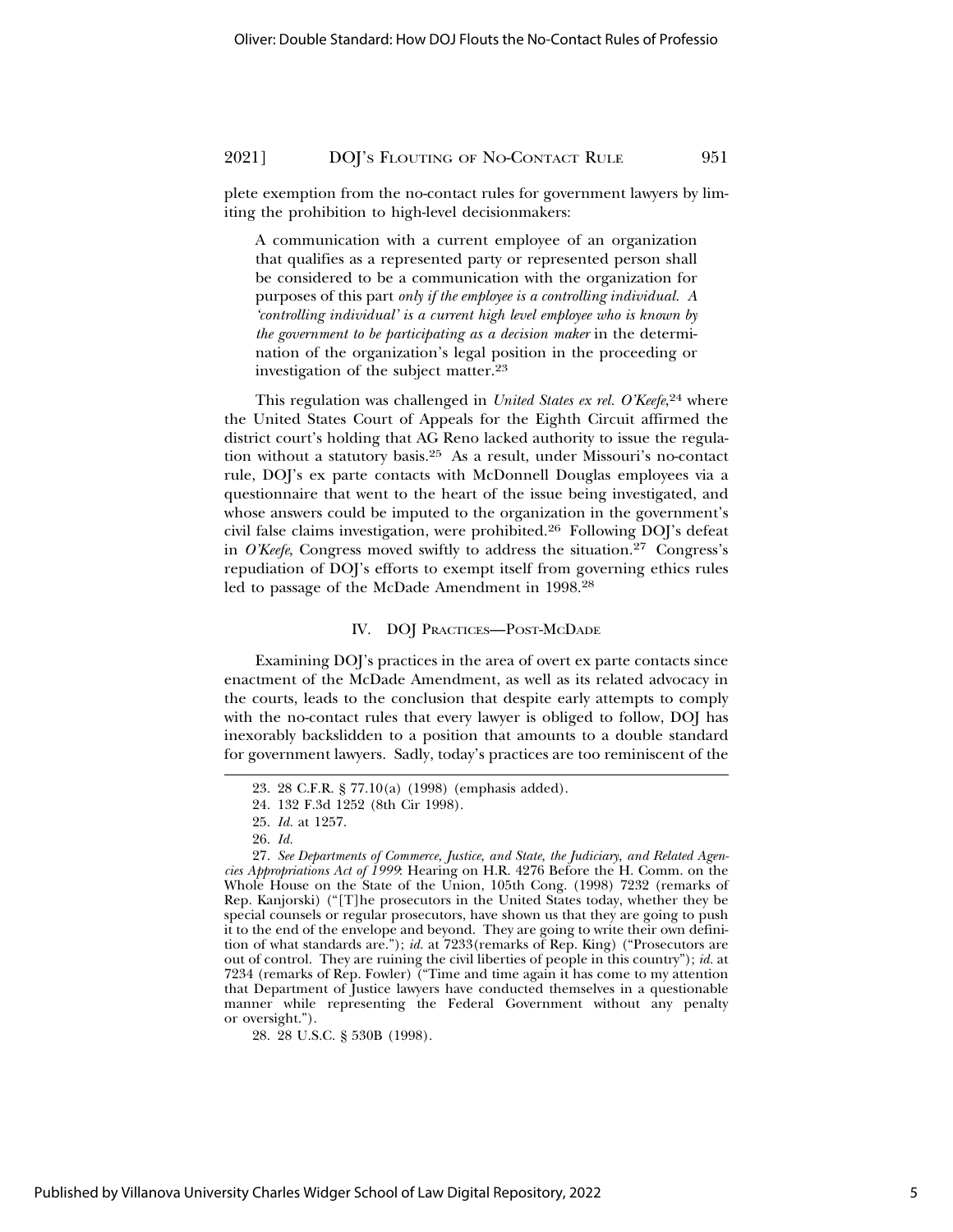culture and attitudes that existed before the McDade Amendment, a mere twenty-three years ago.

It should be noted as an initial matter that there is a lack of empirical evidence for the proposition that DOJ litigators routinely, overtly contact represented persons without first gaining permission or even notifying the person's counsel. This is especially true for employees of corporations that are targets of government investigations, who often are represented by company counsel. The supporting evidence exists anecdotally but is nevertheless widespread and commonly understood. And while DOJ annually trumpets its dollar haul in fines and penalties from organizations who cop to wrongdoing, we will not find included in these pronouncements any statistics regarding the means used to achieve the end, i.e., how often DOJ helped to make its case by overtly contacting represented persons without going through those persons' counsel.29 In other words, we are invited to marvel at the finished sausage but don't necessarily see the unsavory way in which the sausage was made.

Often, these unsolicited contacts are made in connection with the service of a subpoena for testimony or company documents in the employee's possession, which turns into interviews of the employees by government agents that go to the merits of the issues under investigation.<sup>30</sup> These interviews are conducted (or attempted) despite the government's actual knowledge, or well-founded understanding, that these employees (1) are represented by company or individual counsel, and (2) might make incriminating statements that could be imputed to the corporation—the very things the attorney-client relationship along with Rule 4.2 are intended forestall. As previously stated, this scenario is distinct from the sanctioned use of well-established covert investigative tools that typically involve the use of informants or cooperating witnesses, or a whistleblower employee who affirmatively reaches out to the government to report alleged wrongdoing.31

31. *See, e.g.*, United States v. Talao, 222 F.3d 1133 (9th Cir. 2000) (employee reached out to government to express concern that company lawyer might pressure her to commit perjury).

<sup>29.</sup> *See* U.S. DEP'T OF JUST., FRAUD SECTION: YEAR IN REVIEW 2020 (2021) (reporting \$8.9 billion paid out globally in fines and penalties, including \$4.4 billion in the U.S.).

<sup>30.</sup> *See, e.g.*, *O'Keefe*, 132 F.3d at 1253 (DOJ directed investigative agents to make ex parte contacts with employees of McDonnell Douglas without the consent of McDonnell Douglas' counsel, where such contacts went to the core issues in the government's False Claims Act investigation); United States v. Sabean, No. 2:15- CR-175-GZS, 2016 U.S. Dist. LEXIS 136658 (D. Me. Oct. 3, 2016) (despite government knowing target was represented, law enforcement agents traveled to target's home and interviewed target from prepared outline that went to substance of investigation); In re Amgen, Inc., No. 10-MC-0249 (SLT) (JO), 2011 U.S. Dist. LEXIS 63043 \*2 (E.D.N.Y. June 10, 2011) (although the government initially accepted company counsel's assistance in reaching out to company employees, the government "abandoned this protocol and began to contact the employees directly, attempting to conduct interviews and to subpoena documents in their possession.").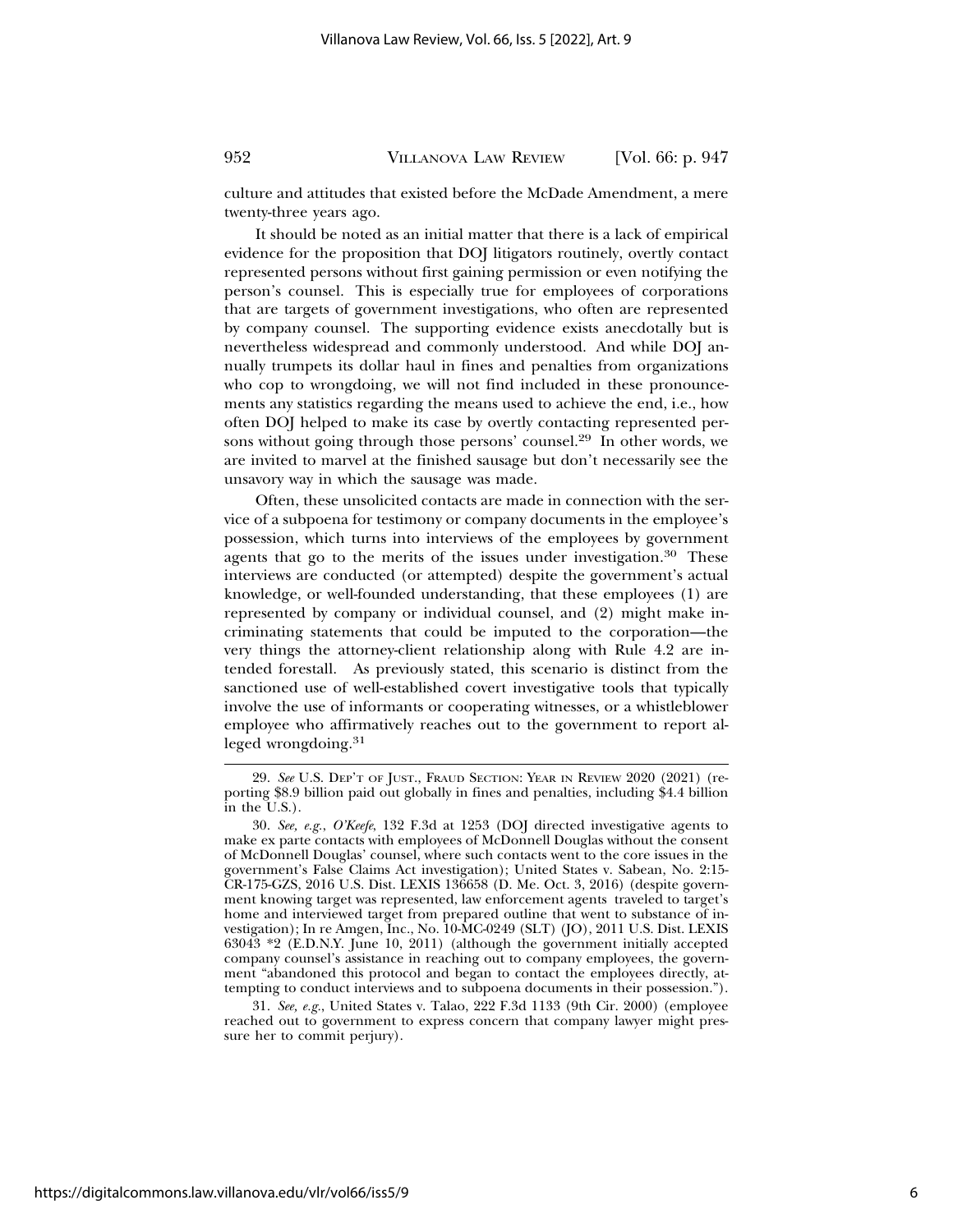These overt practices largely go unchecked because the target company, once it learns of the ex parte contact, cannot afford to lodge a formal, or even firm, objection. Doing so could jeopardize earning precious "cooperation credit" that the target company seeks in order to reduce any applicable fines or penalties if it came out on the losing end of an adjudication on the underlying merits of the case.32 DOJ rakes in billions of dollars annually in matters against target companies that are overwhelmingly resolved short of a trial and which come under the label of "deferred—[or] non—prosecution agreements" for criminal matters, or civil false claim settlements. Because companies are understandably driven by the economic bottom line, there is often little incentive to engage in protracted adversarial proceedings with DOJ but, instead, boards of directors and senior management deem it better to write a check, agree to certain internal remedial measures, then move on, which is often the desire of shareholders and other stakeholders. The result leaves DOJ more emboldened to push its practices to an unlawful limit, much like a bully who operates unchecked will persist in intimidation until someone says enough is enough. Twenty-three years ago, after DOJ's arrogant self-exemption from no-contact rules, the light shone on these unethical practices, leading to passage of the McDade Amendment.

Historically, DOJ, through publication of its DOJ Manual ("Justice Manual" formerly known as the United States Attorney Manual ("USAM")) has set forth, among other things, agency guidelines that it undertakes to follow in carrying out investigations and prosecutions.<sup>33</sup> Tellingly, after passage of the McDade Amendment, DOJ, in the 2005 version of the Justice Manual, addressed the subject of ex parte communications, quite clearly showing that DOJ was sensitive to the issues associated with such contacts with an eye towards complying with the applicable rules. Like the 2005 version, the current Justice Manual states as follows:

#### *Communications with Represented Party*

Department attorneys are governed in criminal and civil law enforcement investigations and proceedings by the relevant rule of professional conduct that deals with communications with represented persons. In determining which rule of professional conduct is relevant, Department attorneys should be guided by 28 C.F.R. Part 77 (1999). Department attorneys are strongly encouraged to consult with their Professional Responsibility Officers or supervisors—and, if appropriate, the Professional

<sup>32.</sup> *Justice Manual § 9-28.700—The Value of Cooperation*, U.S. DEP'T OF JUST., https://www.justice.gov/jm/jm-9-28000-principles-federal-prosecution-business-organizations#9-28.700 [https://perma.cc/BM8B-VAKS] (last updated Nov. 2018) ("Cooperation is a mitigating factor, by which a corporation—just like any other subject of a criminal investigation—can gain credit in a case that otherwise is appropriate for indictment and prosecution.").

<sup>33.</sup> *See generally Justice Manual*, U.S. DEP'T OF JUST., https://www.justice.gov/ jm/justice-manual [https://perma.cc/N3BM-QQZT] (lasted updated 2018).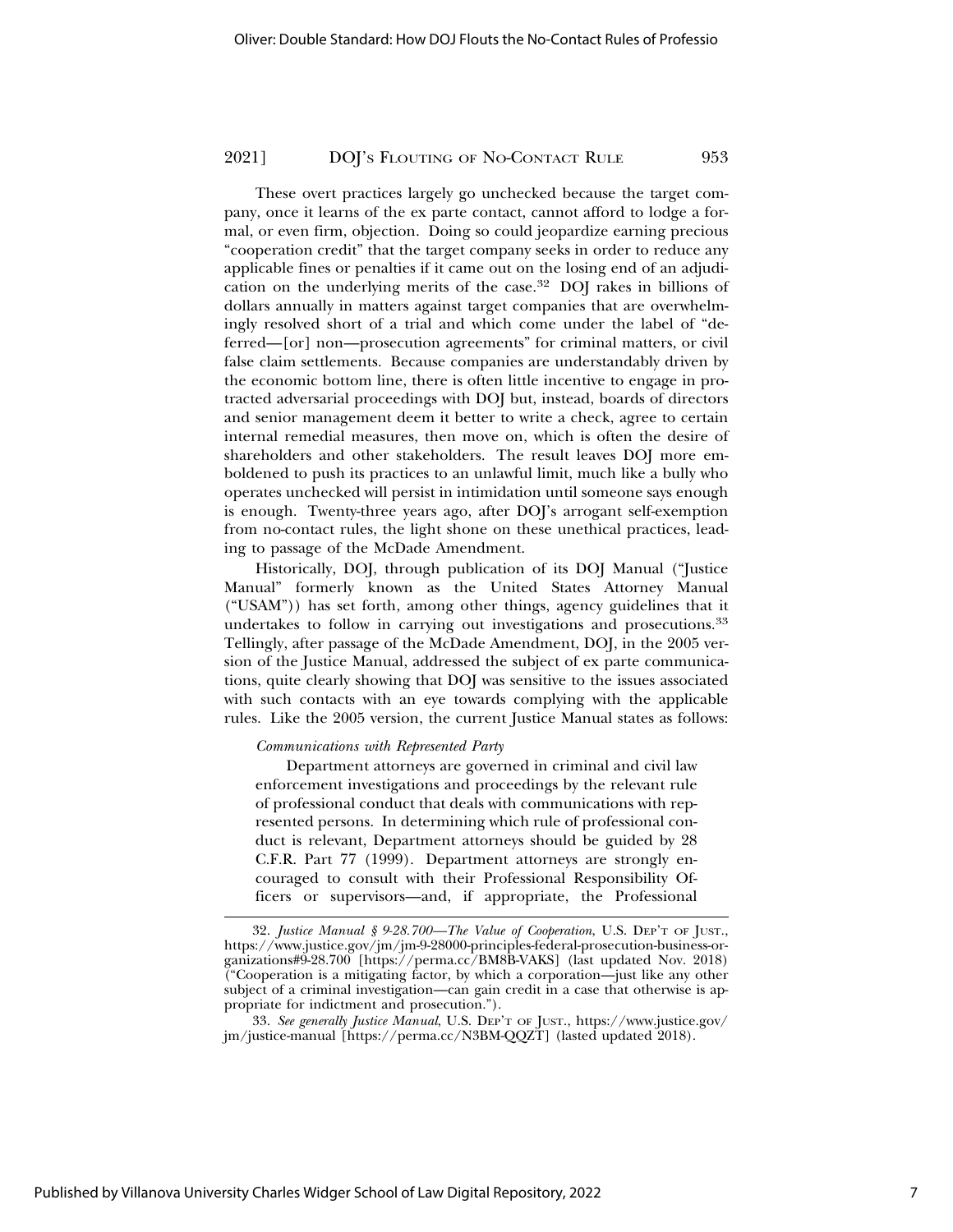Responsibility Advisory Office—when there is a question regarding which is the relevant rule or the interpretation or application of the relevant rule.34

The 2005 version of the Justice Manual further expounded on the subject of ex parte communications. Following citation to Rule 4.2, the Justice Manual articulated several considerations for DOJ lawyers to analyze in determining whether a particular communication with a represented person is proper in the governing jurisdiction. Among the considerations cited was whether formal proceedings have been filed against the represented person. Regarding this, the 2005 Justice Manual properly acknowledged that "[m]ost states apply the contact rule to a represented person whether or not a complaint, indictment, or other charging instrument has been filed."35

Another consideration flagged by the 2005 Justice Manual concerned the treatment of employees when an organization is represented. In so doing DOJ gave a nod to Rule 4.2, Comment 7:

The contacts rules vary from state to state in how they define a "represented person" when that "person" is an organizational entity. Some states prohibit communications only with those highlevel employees who can bind the organization in the matter on which the organization is represented. Other states prohibit communications concerning the matter in representation with persons having managerial responsibility on behalf of the organization. *Many states prohibit communications with any person whose act or omission in connection with that matter may be imputed to the organization for purposes of civil or criminal liability. And a number of states preclude contact with a corporate employee or constituent whose statement may constitute an admission on the part of the organization*. 36

In contrasting covert contacts with overt contacts, the 2005 version of the Justice Manual acknowledged, "[g]enerally, the case law recognizes covert contacts in non-custodial and pre-indictment situations as 'author-

36. *Justice Manual § 296*—*Communications with Represented Persons*, *supra* note 33 (emphasis added).

<sup>34.</sup> *Id. § 9-13.200—Communications with Represented Persons* (last updated 2020) (internal citations omitted).

<sup>35.</sup> *Id. § 296—Communications with Represented Persons—Issues for Consideration* (last updated May 2005); *see also* United States v. Hammad, 858 F.2d 834, 839 (2d Cir. 1988) ("The timing of an indictment's return lies substantially within the control of the prosecutor. Therefore, were we to construe the rule as dependent upon indictment, a government attorney could manipulate grand jury proceedings to avoid its encumbrances."); *Talao*, 222 F.3d at 1139 ("Under these circumstances, involving fully defined adversarial roles, impending grand jury proceedings, and awareness on the part of the responsible government actors of [company employees'] ongoing legal representation, [California's no-contact rule] governed AUSA Harris's pre-indictment, non-custodial communications with [employee].").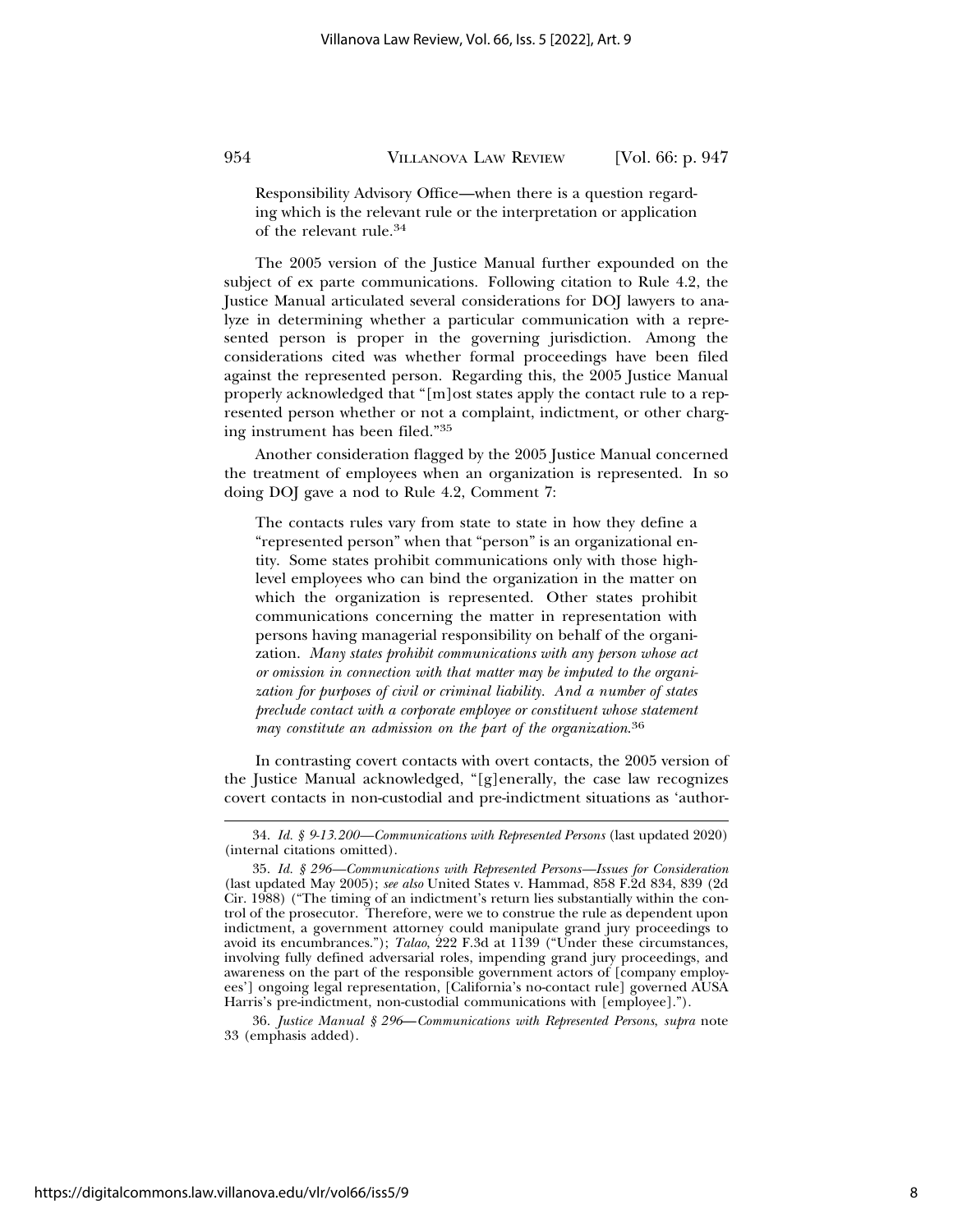## 2021] DOJ's Flouting of No-Contact Rule 955

ized by law,'"37 while noting that "[a] few courts have recognized such an [authorized by law] exception in connection with overt, pre-indictment contacts during a criminal investigation.38

The 2005 Justice Manual, as well as prior versions, also included what was titled the Criminal Resource Manual ("CRM"). The CRM illuminated the agency rules with more specificity. Regarding permitted overt communication, the CRM prescribed what type of overt communications *are* permitted:

A Department attorney may communicate directly, or may cause another to communicate, with a represented person concerning the subject matter of the representation in the following circumstances.

- A. The communication is limited to determining whether the person is in fact represented by counsel concerning the subject matter of the investigation or proceeding.
- B. The communication is made pursuant to discovery procedures or judicial or administrative process in accordance with the orders or rules of the court or other tribunal where the matter is pending, including but not limited to testimony before a grand jury or the taking of a deposition, or the service of a grand jury or trial subpoena, summons and complaint, notice of deposition, administrative summons or subpoena, or civil investigative demand.39

What the manual *did not* say is that overt ex parte communications are encouraged or permitted, save for the narrow exceptions of CRM section 297, implying that operating outside these exceptions was atypical and problematic.

Curiously, in 2018, DOJ quietly dropped the CRM, with the abovediscussed guidance, from the Justice Manual. The current version retains the general provision that reminds DOJ lawyers that they are subject to applicable rules of professional responsibility and that the lawyers "are strongly encouraged to consult with their Professional Responsibility Officers or supervisors—and, if appropriate, the Professional Responsibility Advisory Office—when there is a question regarding which is the relevant

<sup>37.</sup> *Id.* (internal citations omitted).

<sup>38.</sup> *Id.* (first citing United States v. Dobbs, 711 F.2d 84 (8th Cir. 1983); then citing United States v. Binder, 167 F. Supp. 2d 862 (E.D.N.C. 2001)). As discussed in Part VI *infra*, cases permitting such overt contacts go against not only the weight of authority but the fundamental basis for the doctrine of the attorney-client privilege.

<sup>39.</sup> *Justice Manual § 297—Overt Communications with Represented Person—Circumstances Not Covered by the Contact Rule*, *supra* note 33 (archived content from the U.S. Department of Justice website).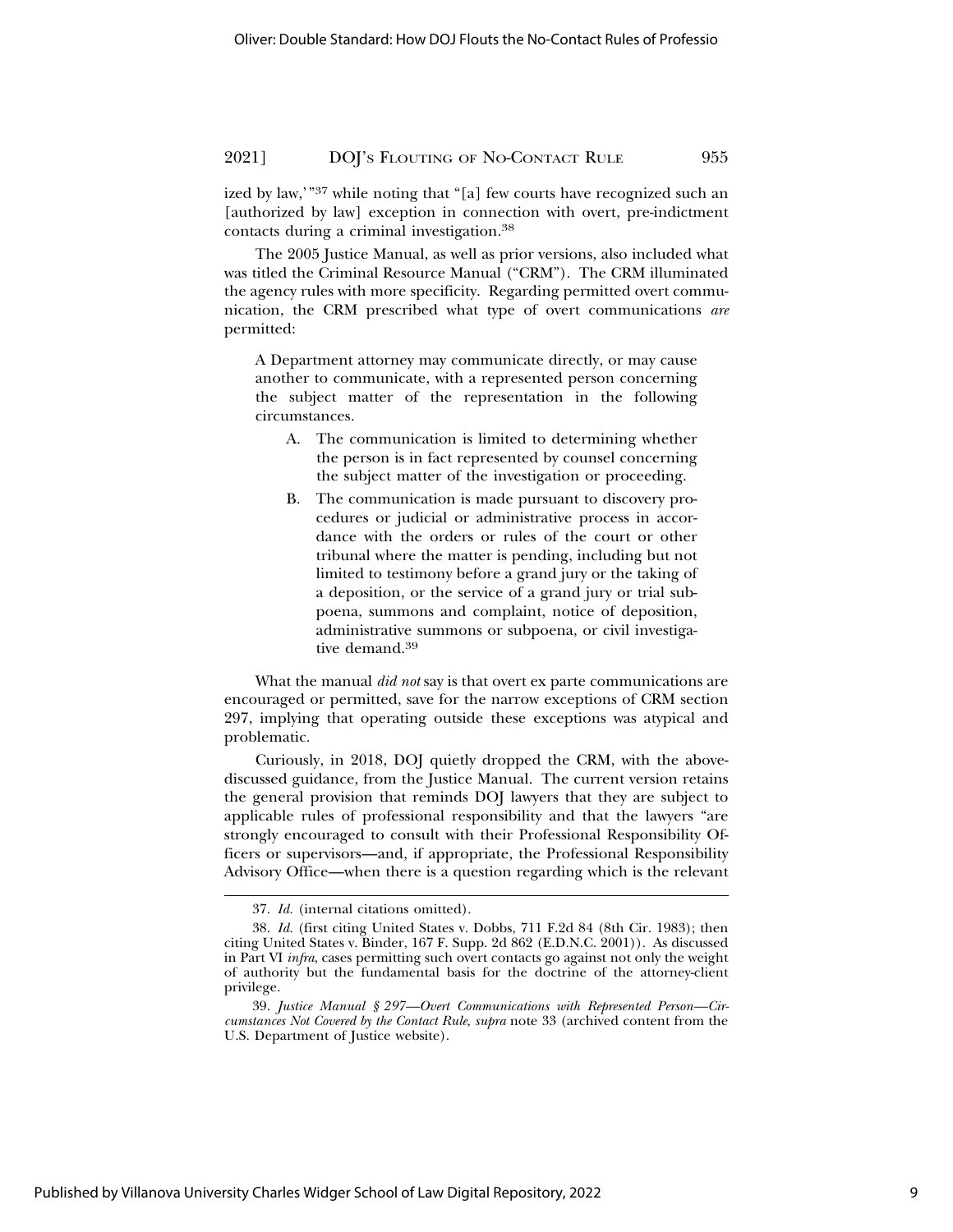rule or the interpretation or application of the relevant rule."40 The inescapable inference is that DOJ no longer wanted to be constrained by its own expressed guidance in the 2005 Justice Manual, which had simply brought DOJ lawyers in line with the same ethics rules that every other lawyer is bound to follow.

The inference that the *sub silentio* removal of the agency rules pertaining to ex parte contacts was intended to cast off internal restraints is well supported by a recently reported case. In an emphatic rebuke of DOJ's practices, a federal district court judge in Pennsylvania granted an emergency motion by Glenmark Pharmaceuticals, ordering DOJ to cease all overt ex parte contacts with Glenmark executives in India.41 In this criminal price-fixing case, Glenmark complained that despite DOJ knowing that its Indian executives were represented by Glenmark counsel, the government refused to cease the contacts in violation of the Pennsylvania nocontact rule. Glenmark argued:

To make matters worse, when Glenmark's counsel learned of these improper contacts, the Antitrust Division refused to stand down, ignoring undersigned counsel's repeated representations that Glenmark India and its executives are represented parties, and taking the position that these matters are not the business of Glenmark's counsel . . . . [Such conduct also] raises serious Fifth Amendment concerns.42

Providing a glimpse into DOJ's strong-arm tactics, Glenmark reported that DOJ told them that it would cease the contacts only if the Glenmark attorneys stayed out of the matter and the executives retained separate counsel, although DOJ apparently never proffered either before or during the hearing that a conflict of interest actually existed that mandated separate counsel being retained. Accordingly, Glenmark argued:

On this record, the government has no standing to object to Glenmark's counsel representing senior executives that the company is being compelled to produce for interview, and no power to bar Glenmark's counsel from representing them and the company which they can bind with their statements  $\dots$ .<sup>43</sup>

The *Glenmark* court therefore ruled, "The United States and its counsel are further ordered to transmit this order to their Indian counterparts.

43. *Id.*

<sup>40.</sup> *Id. § 9-13.200—Communications with Represented Persons*.

<sup>41.</sup> United States v. Teva Pharmaceuticals Inc., No. 20-200, 2021 U.S. Dist. LEXIS 197791 (E.D. Pa. 2021); *see also*, Khorri Atkinson, *DOJ Barred from Interviewing Glenmark Execs Without Attys*, LAW360 (July 28, 2021), https://www.law360.com/ articles/1407591/doj-barred-from-interviewing-glenmark-execs-without-attys [permalink unavailable].

<sup>42.</sup> Atkinson, *supra* note 41.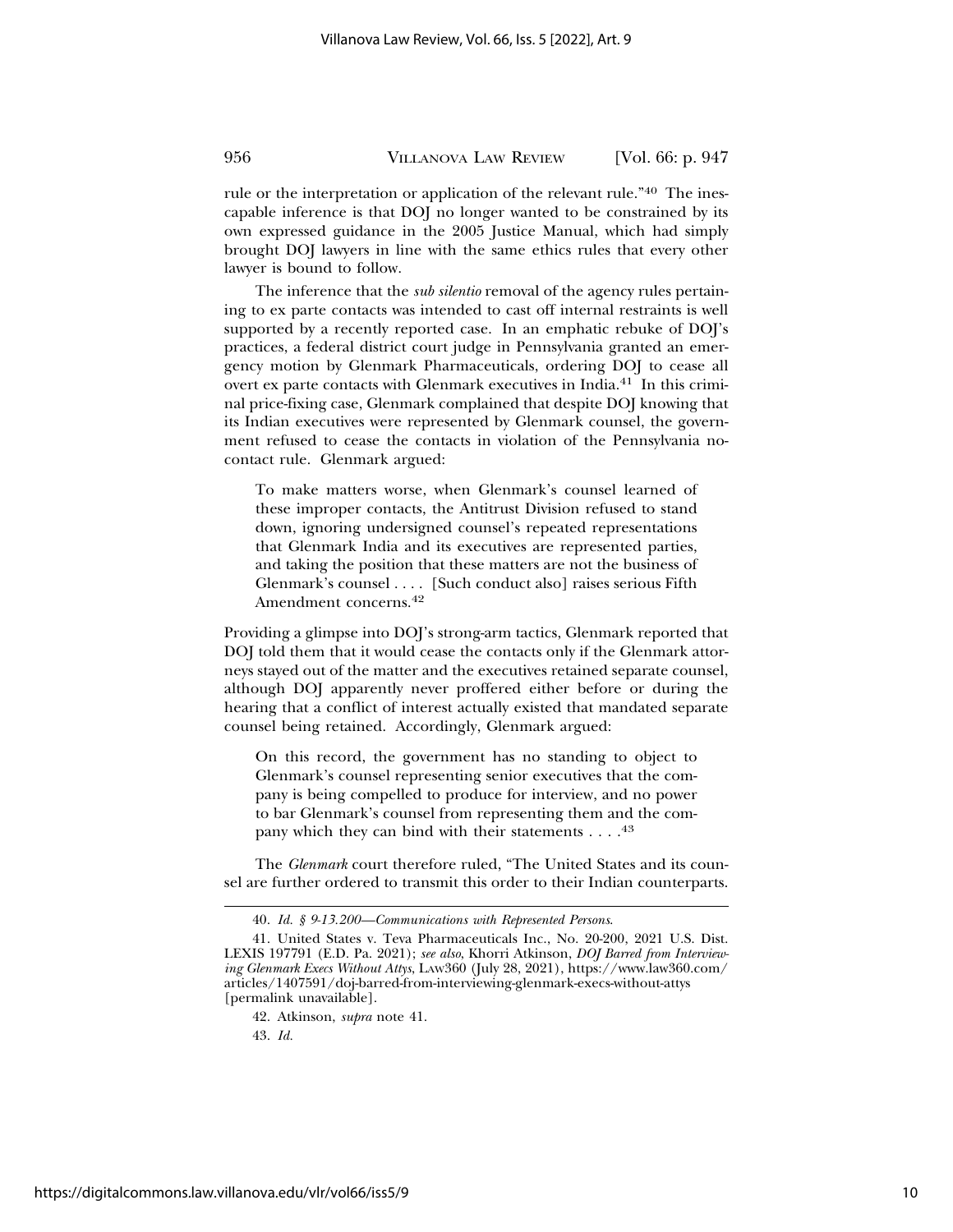The United States and its counsel will confirm in writing to this court that such transmission has occurred."44

## V. DOJ LEGAL ADVOCACY ON OVERT EX PARTE COMMUNICATIONS—POST-**MCDADE**

Before *Glenmark*, there was a paucity of case law deciding squarely whether DOJ's use of overt ex parte contacts violated applicable ethics rules. *United States v. Koerber*45 provides the most comprehensive and thorough analysis of the various issues that arise in such cases.

Koerber, a Utah business owner, was the target of a DOJ white collar investigation involving potential wire and securities fraud and tax violations. Despite the fact that DOJ lawyers and law enforcement agents had actual knowledge that Koerber had been represented by four different lawyers over the prior several years of the investigation, a DOJ lawyer directed the agents to conduct two overt ex parte interviews of Koerber.46 During the first interview, Koerber clearly stated that he believed he was still represented by counsel.<sup>47</sup> The court found this to be a violation of Utah's no-contact rule:48 "The Government violated [Utah's no-contact rule] when it contacted and interviewed Defendant knowing him to be represented by counsel without first obtaining his counsel's consent or court approval."49 Further, during the second interview the government inquired about whether Koerber would rely on an advice of counsel defense; in response, the court found that:

[T] he Government violated Rule  $4.2(e)(1)$ , which provides that "[w]hen communicating with a represented person pursuant to this Rule, no lawyer may inquire about privileged communications between the person and counsel or about information regarding litigation strategy or legal arguments of counsel or seek to induce the person to forgo representation or disregard the advice of the person's counsel." As instructed by the prosecutors, the agents asked Defendant during the second interview whether he would be willing to waive privilege and whether he intended

Utah Rules of Prof'l Conduct § 04.02(a) (Nov. 1, 2005), https:// www.utcourts.gov/resources/rules/approved/2005/11/RPC04.02.pdf [https:// perma.cc/F3KS-ZBUA].

<sup>44.</sup> *Id.*

<sup>45. 966</sup> F. Supp. 2d 1207 (D. Utah 2013).

<sup>46.</sup> *Id.* at 1213.

<sup>47.</sup> *Id.* at 1215.

<sup>48.</sup> Similar to Model Rule 4.2, Utah's no-contact rule provides: In representing a client, a lawyer shall not communicate about the subject of the representation with a person the lawyer knows to be represented by another lawyer in the matter, unless the lawyer has the consent of the other lawyer . . . . Notwithstanding the foregoing, an attorney may, without such prior consent, communicate with another's client if authorized to do so by law, rule, or court order . . . .

<sup>49.</sup> *Koerber*, 966 F. Supp. 2d at 1225.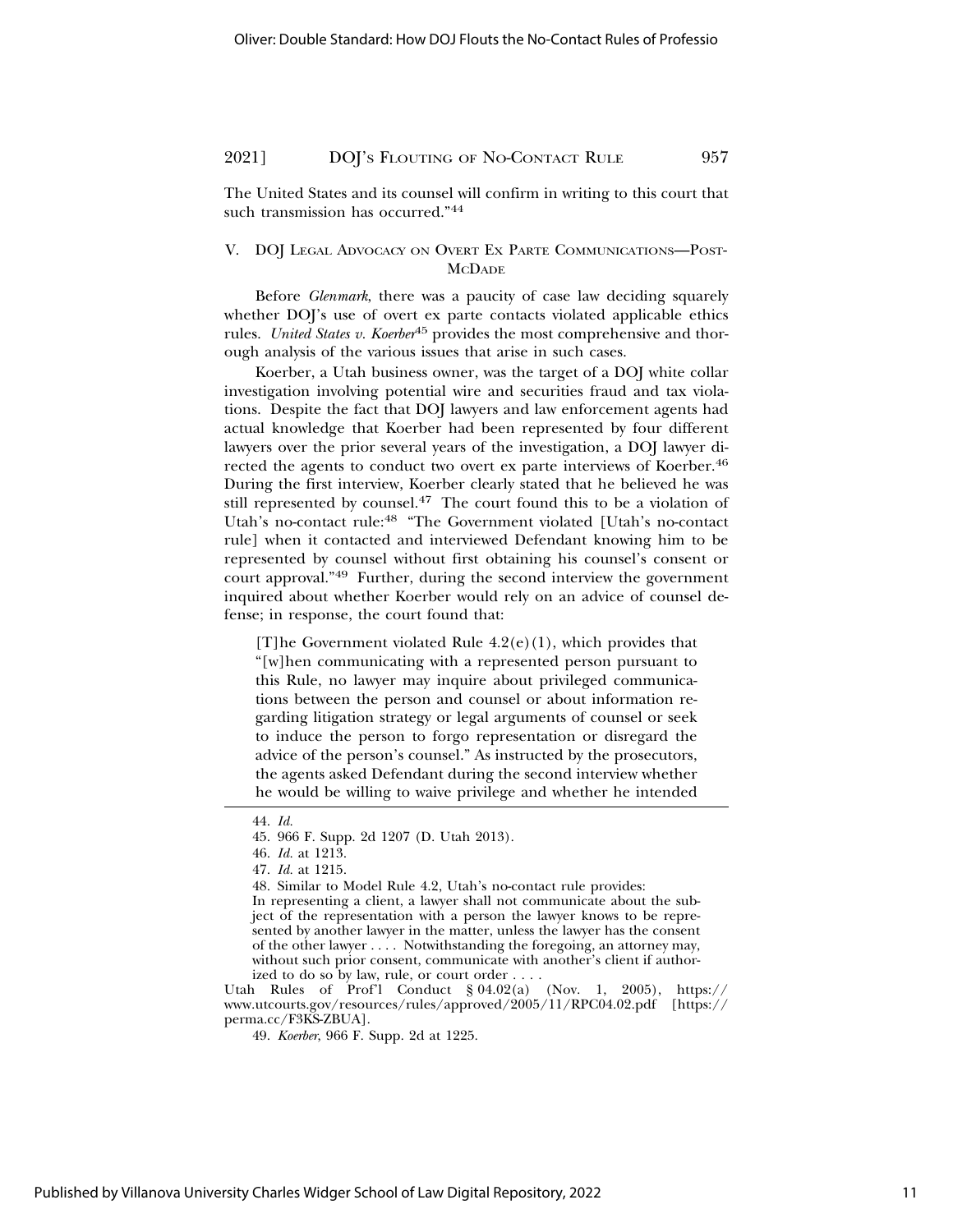to rely on an "advice of counsel" defense at trial, both prohibited inquiries under Rule  $4.2(e)(1).50$ 

The government argued that even assuming it had actual knowledge of Koerber's legal representation, the ex parte contact was nevertheless "authorized by law" as set forth in the Utah ethics rules.<sup>51</sup> In rejecting this argument, the court explained:

The Government, however, argues that even if it knew of Defendant's representation, its *ex parte* contact and interviews of Defendant were within the "authorized by law" exception contained in the Rule, which provides that "an attorney may, without such prior consent, communicate with another's client if authorized to do so by any law, rule, or court order . . . . The Government's summary, however, omits "covert" or "undercover" as a qualifier in describing the *ex parte* contacts that are within the 'authorized by law' exception as expressed in *Ryans.*<sup>52</sup>

The court squarely rejected the notion that there was a safe haven for the DOJ practices under review:

The court does not accept that it is a "well-established investigatory technique" for the IRS and FBI to jointly interview a target known to be represented by counsel at the instruction of prosecutors . . . . To the contrary, the court finds that this technique is off limits, both by operation of Utah's no-contact rule and as a result of the internal policies of all the agencies/offices involved in the investigation and prosecution of Defendant . . . .53

In *Ryans*, cited in *Koerber*, the court, like some courts in other jurisdictions applying their respective no-contact rules, used broad language that could be construed to exempt government attorneys from following local ethics rules in more situations than just the use of traditional covert investigatory contacts.54 The *Koerber* court addressed this ambiguity head on:

The Government's citation to and reliance on *Ryans* to justify its approach in instructing the agents to contact Defendant outside the presence of his known counsel is misplaced. First, despite broad language in the Court's analysis, *Ryans* (and its progeny, including in other jurisdictions) related to *covert* investigation techniques in the noncustodial, pre-indictment investigation of a represented target. In supplemental briefing, the Government did not provide any cases in which undercover or covert police

https://digitalcommons.law.villanova.edu/vlr/vol66/iss5/9

<sup>50.</sup> *Id.* at 1225 n.1.

<sup>51.</sup> *Id.* at 1227–28.

<sup>52.</sup> *Id.* (internal citation omitted) (citing United States v. Ryans, 903 F.2d 731 (10th Cir. 1990)).

<sup>53.</sup> *Id.* at 1232 (footnote omitted).

<sup>54.</sup> *See Ryans*, 903 F.2d at 740.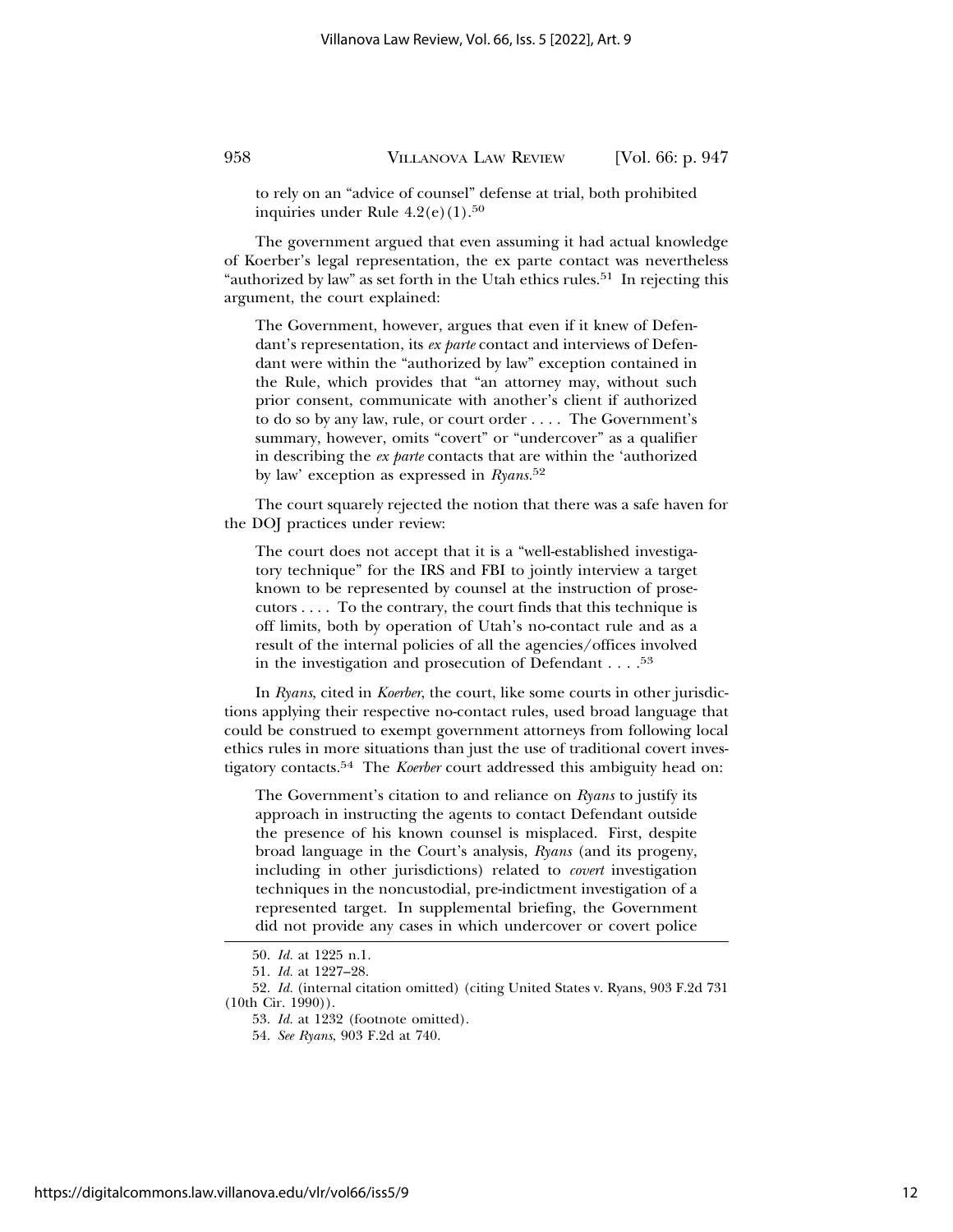operations did not similarly define the analysis. *Ryans* is therefore straightforwardly distinguishable on that basis alone, given that, in this case, *the Government initiated overt communications with Defendant* rather than pursuing the investigation through use of an undercover informant as in *Ryans* or through other covert means.<sup>55</sup>

The court finds therefore that the current Utah Rule  $4.2(a) \ldots$ prohibits overt *ex parte* communications with any person known to be represented in the matter "whether or not the person is a party to a formal legal proceeding."56

The court also found that not only did the government's ex parte contact violate Utah's no-contact rule but necessarily violated federal law in the form of the McDade Amendment, as well as governing DOJ and IRS agency rules.57 Because these rules were promulgated to protect citizens' fundamental rights, the court found a due process violation, requiring suppression of the two interviews:

Suppressing the two interviews and all fruit derived therefrom is necessary here to protect Defendant's due process rights. And, from a policy perspective, excluding the evidence under the circumstances of this case will help overcome a natural disincentive within the agencies involved to monitor the conduct of their attorneys and agents and ensure their compliance with internal procedures that protect citizens' rights and implicate due process. In addition, suppression in this case will help prevent the erosion of "citizens' faith in the evenhanded administration of the laws."58

It is notable that when *Koerber* was decided in 2013, the 2005 version of Justice Manual then in effect included the provisions regarding ex parte contacts discussed *supra*, setting forth guidance to DOJ lawyers as well as limitations and considerations to be evaluated before engaging in such contacts. The *Koerber* court found it curious that the DOJ lawyers before it, in arguing on multiple grounds that they had committed no violation, were essentially taking positions directly at odds with their agency's own rules:

Published by Villanova University Charles Widger School of Law Digital Repository, 2022

<sup>55.</sup> *Koerber*, 966 F. Supp. 2d at 1229 (emphasis added).

<sup>56.</sup> *Id.* at 1231-32.

<sup>57.</sup> *Id.* at 1236 ("[A]n agency of the federal government must scrupulously observe rules, regulations, or procedures which it has established. When it fails to do so, its action cannot stand and courts will strike it down." (internal quotations omitted) (quoting United States v. Heffner, 420 F.2d 809, 811 (4th Cir. 1969)).

<sup>58.</sup> *Id.* at 1245 (quoting United States v. Leahey, 434 F.2d 7, 10 (1st Cir. 1970)).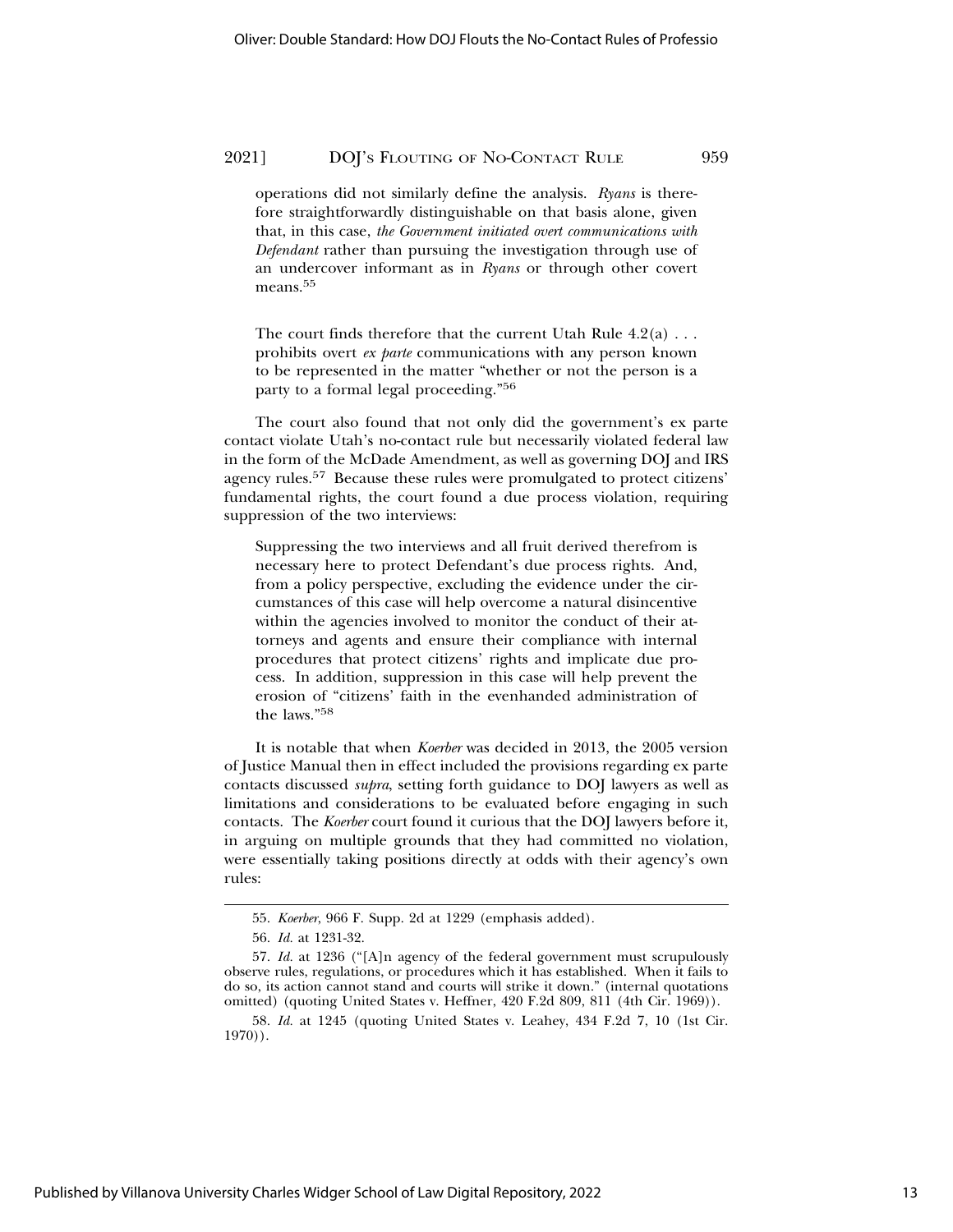The Government's implicit dismissal of the insightful Utah State Bar Ethics Advisory Opinion No. 95–05 is particularly curious in light of the instruction that federal prosecutors should be guided by precisely this interpretation. The USAM [Justice Manual] also notes that "[m]ost states apply the contact rule to a represented person whether or not a complaint, indictment, or other charging instrument has been filed." By contrast, the Government argued forcefully against this notion . . . . Most tellingly, however, the USAM specifically outlines the "overt communications" that are permissible with "represented persons":

A Department attorney may communicate directly, or may cause another to communicate, with a represented person concerning the subject matter of the representation in the following circumstances.

- A. The communication is limited to determining whether the person is in fact represented by counsel concerning the subject matter of the investigation or proceeding.
- B. The communication is made pursuant to discovery procedures or judicial or administrative process in accordance with the orders or rules of the court or other tribunal where the matter is pending, including but not limited to testimony before a grand jury or the taking of a deposition, or the service of a grand jury or trial subpoena, summons and complaint, notice of deposition, administrative summons or subpoena, or civil investigative demand.<sup>59</sup>

*Koerber*'s reasoning, as it pertains to whether overt, non-custodial, preindictment contacts are prohibited under applicable ethics rules, has not come under serious attack in the years since the ruling was issued. While some cases have deemed such contacts permissible, they have done so under a blanket exemption for all pre-indictment contacts, whether covert or overt.60 The illogic behind this blanket exemption simply does not withstand muster in the context of overt communications, as tacitly acknowledged by DOJ in the now-defunct 2005 Justice Manual provisions discussed above.

There has been no ascertainable public explanation by DOJ as to why the prior Justice Manual, which included the helpful rules on ex parte contacts, has been withdrawn. Given the clear impact of these defunct rules on the attorney-client privilege, one would have expected DOJ to

<sup>59.</sup> *Id.* at 1243–44 (internal citations omitted).

<sup>60.</sup> *See, e.g.*, United States v. Sabean, No. 2:15-CR-175-GZS, 2016 WL 5721135, at \*4 (D. Me. Oct. 3, 2016) (overt ex parte interview of defendant by government agents not a violation Maine's no-contact rule inasmuch as "prohibition on contact begins when there is an 'accused,' thereby marking the actual commencement of criminal proceedings").